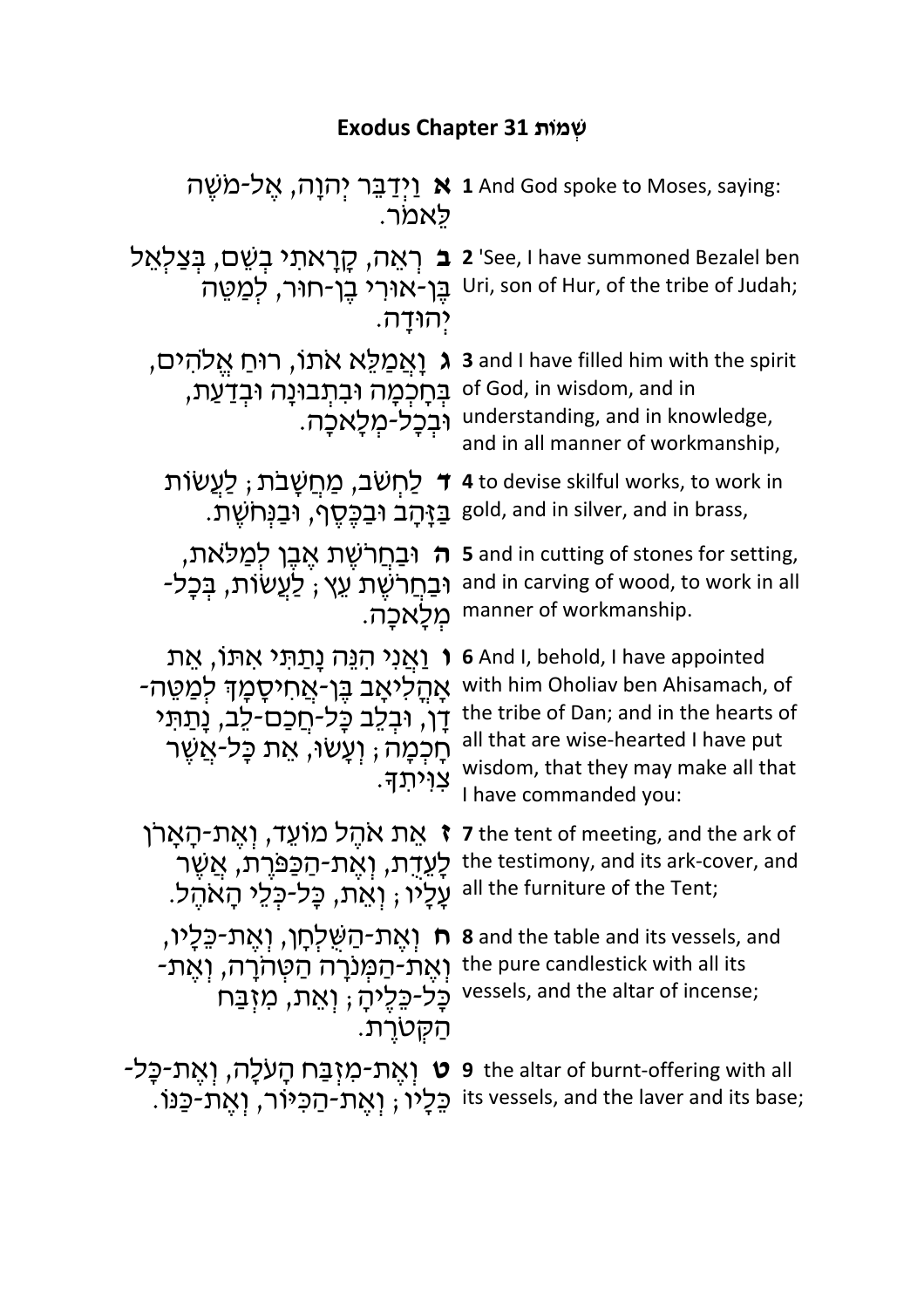n • יְאֵת, בִּגְדֵי הַשְּׂרָד ; יְאֶת-בִּגְדֵי **10** and the plaited garments, and th<br>holy garments for Aaron the priest, הַקְדֶשׁ לְאַהֲרֹן הַכֹּהֵן, יְאֶת-בְּגְדֵי בְנַיו לְכַהֵן. and the garments of his sons, to **10** and the plaited garments, and the minister in the priest's office; **-אַת שֶׁכֶּן הַמִּשְׁחָה ןְאֶת the anointing oil, and the** ּקְטְרֶת הַסַּמִים, לַקְדֶשׁ : כְּכֹל incense of sweet spices for the holy ָאֲשֶׁר-צוִיתַךְ, יַעֲשׂוּ. place; according to all that I have commanded you shall they do.' **ב יַיאמֶר יְהוָה, אֶל-משֶׁה 12** And God spoke to Moses, saying: לאמר. **יג** וְאַתָּה דַּבֵּר אֶל-בְּנֵי יִשְׂרָאֵל, לֵאמר, אַךֿ אֵת-שַׁבִּתֹתֵי, :וּרֹמְשִׁתּ יִניֵבּ אוִה תוֹא יִכּ וּבֵינֵיכֶם, לְדרֹתֵיכֶם--לַדַעֲת, כִּי <mark>ּ</mark>אֲנִי יִהְוָה מְקַדִּשְׁכֶם. **13** 'Speak also to the children of Israel, saying: Verily ye shall keep My sabbaths, for it is a sign between Me and you throughout your generations, that ye may know that I am God who sanctify you. **יד** וּשְמַרְתֵּם, אֲת-הִשִּׁבַּת, כֵּי קִדָּשׁ הוֹא, לַכֶּם ; מִחַלְלֵיהַ, ְמוֹת יוֹמֲת--כִּי כָּל-הָעֹשֶׂה בָה מְלָאכָה, וְנִכְרְתָה הַגֵּפֵשׁ הַהִוא ְמִקֶּרֶב עַמֵּיהָ. **14** You shall keep the sabbath therefore, for it is holy to you; every one that profanes it shall surely be put to death; for whosoever does any work therein, that soul shall be cut off from among his people. יָמִים, יֵעֲשֶׂה מְלָאכָה, **15** Six days shall work be done; but וֹתַ יִּבְיּוֹם הַשְּׁבִיעִי שַׁבַּת שַׁבְּתוֹן on the seventh day is a Sabbath of קֹדֶש, לַיהוַה ; כָּל-הָעִשָּׂה מְלָאכָה בְּיוֹם הַשַּׁבָּת, מוֹת יוּמת. solemn rest, holy to God; whoever does any work in the Sabbath day, shall surely be put to death. -**זַטְמְרוּ בְנֵי-יִשְׂרָאֵל, אֶת <b>-16** דו 16 **טז** (שְׁמְרוּ בְנֵי-יִשְׂרָאֵל, אֶת ַתַּשַּׁבָּת, לַעֲשׂוֹת אֶת-הַשַּׁבָּת the Sabbath, to observe the Sabbath throughout their generations, for a לְדרֹתָם, בְּרִית עוֹלָם. perpetual covenant. **זיֹת לֹּא** בֵּינִי, וּבֵין בְּנֵי יִשְׂרָאֵל--אוֹת it is a sign between Me and the ָרָמִים children of Israel for ever; for in six הוא, לְעַלָם<br>- עַשָּׂה יִהוָה אֶת-הַשָּׁמַיִּם וְאֶת days God made heaven and earth, days God made heaven and earth,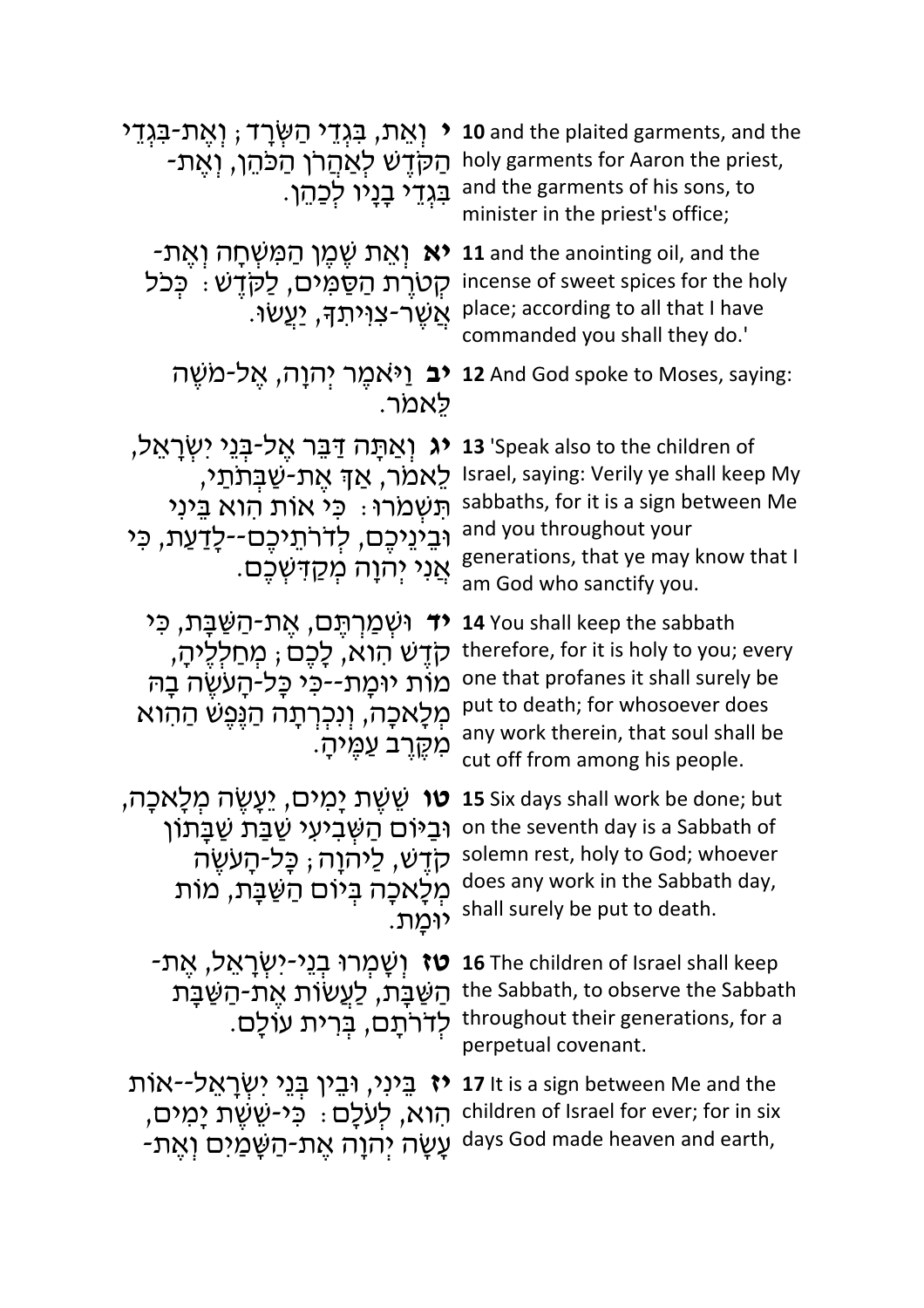ِהָצְרֶץ, וּבַיּּוֹם הַשְּׁבִיעִי, שָׁבַת and on the seventh day God ceased<br>rom work and rested.' [יִּנָּפַשׁ from work and rested.'

**יח וַי**ּתֵּן אֶל-מֹשֶׁה, כְּכַלֹּתוֹ 18 And God gave to Moses, having יִדְבֵּר אִתּוֹ בְּהַר סִינַי, שְׁנֵי, made an end of speaking with him upon mount Sinai, the two tables of לְחֹת הָעֲדָת--לְחֹת אֶבֶן, כְּתֻבִים .היס the testimony, tables of stone,<br>the fince of Cad written with the finger of God.

## **HAFTARAH FOR KI TISSA: JEREMIAH 22:1-16 (RJ1)**

This is what God says: Go down to the palace of the king of Judah and proclaim this message there:

Hear God's word to you, king of Judah, you who sit on David's throne—you, your officials and your people who enter these gates.

This is what God says: Do what is just and right. Rescue the victim from the hand of the oppressor.

Do no wrong or violence to the foreigner, the orphan or the widow, and do not shed innocent blood in this place.

For if you are careful to carry out these commands, then kings who sit on David's throne will enter these palace gates, riding in chariots and on horses, accompanied by their officials and their people.

But if you do not obey these commands, declares God, I swear by myself that this palace will become a desolate ruin.

For this is what God says about the palace of the king of Judah: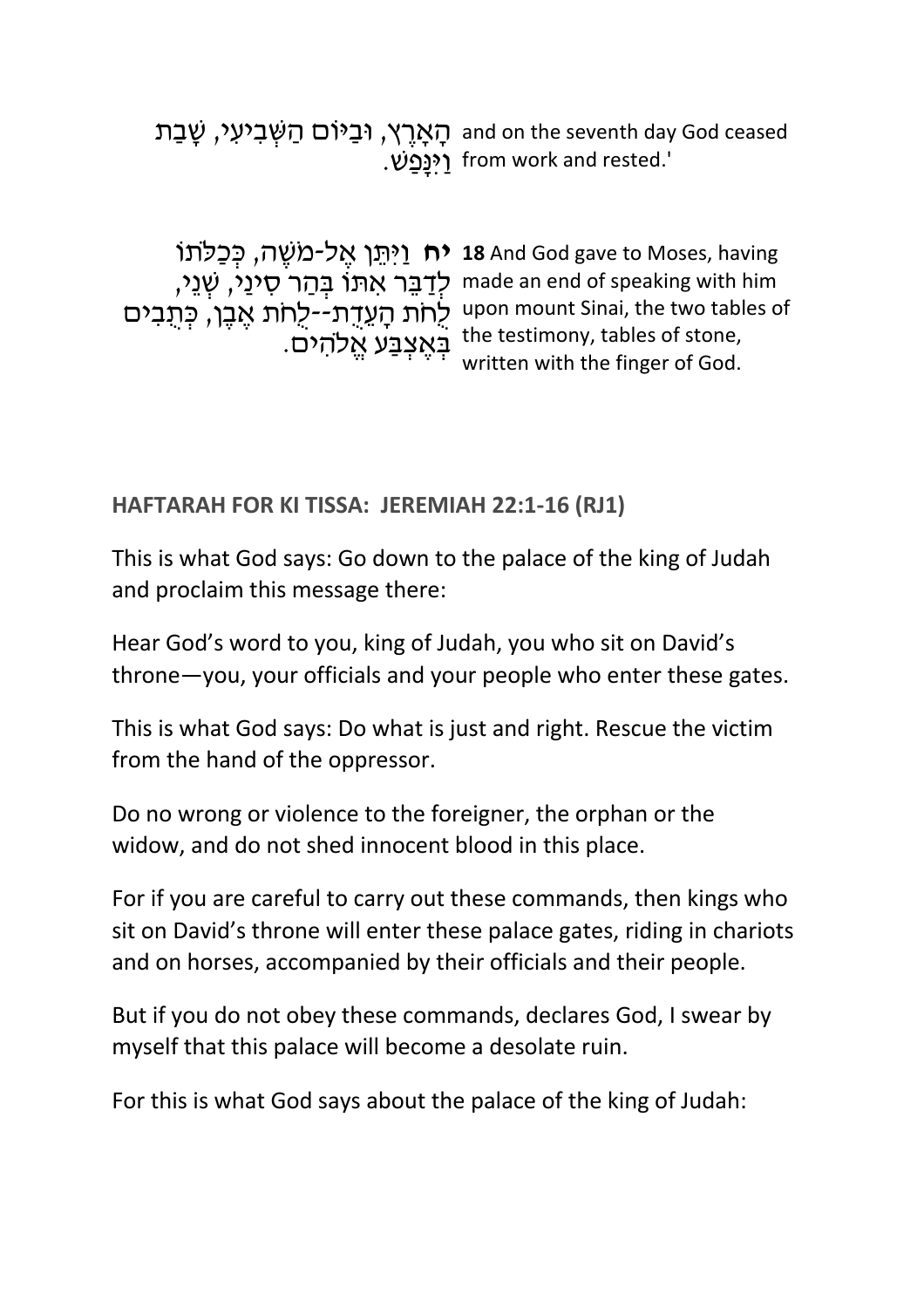Though you are like Gilead to me, like the heights of Lebanon, I will surely make you like a wasteland, like towns uninhabited.

I will send destroyers against you, a ravening horde; and they will cut up your fine cedar beams and fling them into the fire.

People from many nations will pass by this city and will ask one another, 'Why has God done such a thing to this great city?'

And the answer will be: 'Because they have forsaken the covenant of God and have worshipped and served other gods.'"

Do not weep for the dead king or mourn his loss; rather, weep bitterly for the one who is exiled, because he will never return

nor see his homeland again.

For this is what God says about Shallumson of Josiah, who succeeded his father as king of Judah but has gone from this place:

He will never return.

He will die as a captive in exile; he will not see this land again.

Shame on those who build their palace by injustice, going through the roof with fraud, making their own people work for nothing, not paying them for their labour.

They say, 'I will build myself a great palace with spacious upper rooms.' So they make large windows in it,